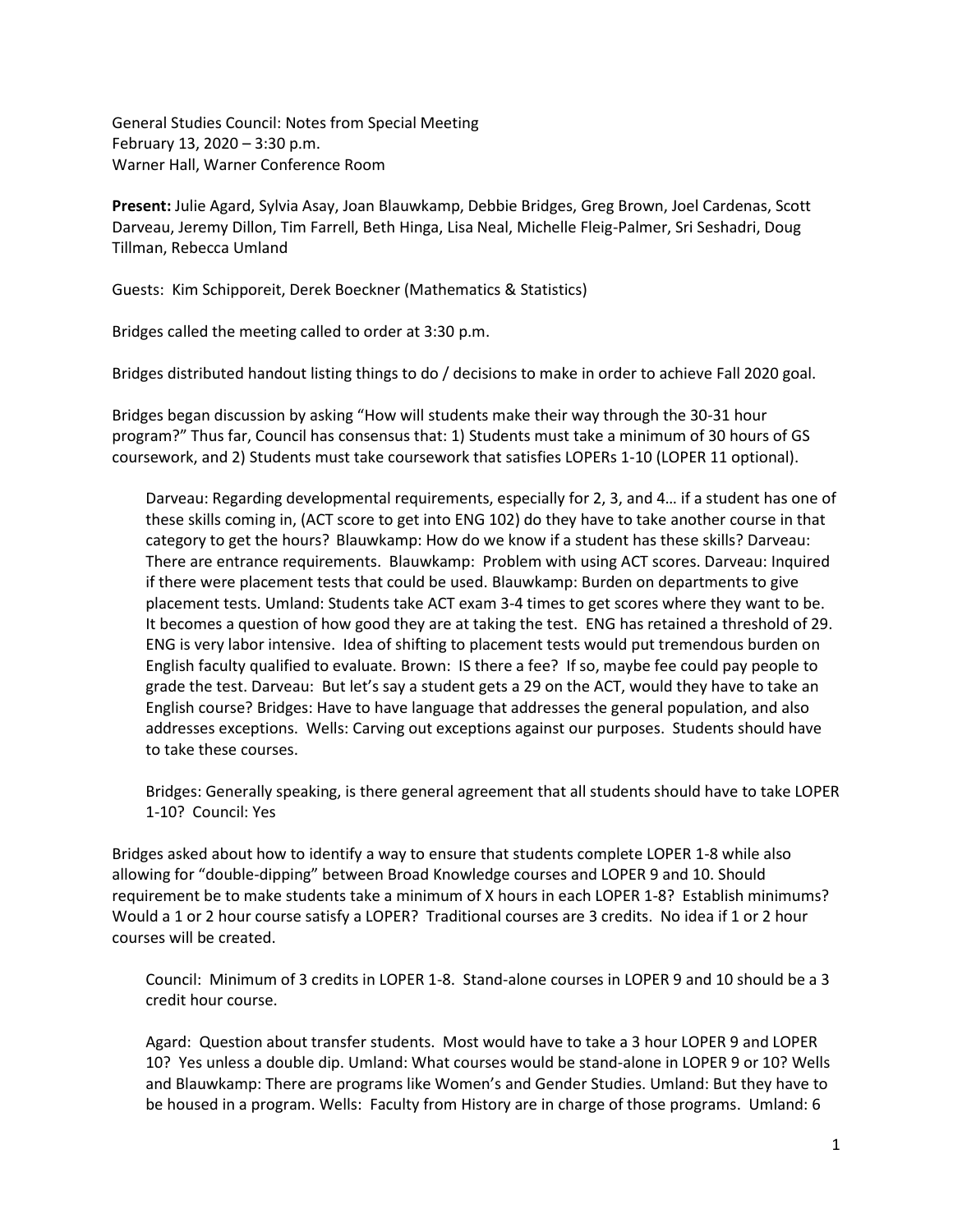hours dedicated to LOPERs 9 and 10 is a luxury. Wells: Neb Transfer Initiative says we have to have standalone Race/Ethnicity/Gender. Umland: Program like putting 12 oz in 8 oz container, veering very far away from what we should be doing. Brown: We have not determined that LOPER 4-8 must be taught by people in those specific areas.

Motion to require minimum of 3 hours in each LOPER 1-8 (Darveau/Brown). Motion carries.

Bridges requested consideration of Associate of Science degree in fulfillment of GS. Motion to include language "or Associates of Sciences (AS)" language (Brown/Darveau)

Students transferring to UNK with an Associates of Arts (AA) degree *or Associates of Sciences (AS)*  from a regionally accredited institution will have fulfilled UNK's GS program requirements. Students are expected to complete GS requirements specified within their program of study.

Discussion: Schipporeit: Will we require that students have a complete AA or AS degree in order to accept these degrees? Don't want a student "in progress." Darveau: Deans are working to set up a bunch of 2+2 agreements. Don't want to shut door on those. Schipporeit: Best interest of students not to finish associate's degrees in terms of time and debt. Dillon: Upon admission or upon enrollment or upon first day of semester here at UNK? Schipporeit: Treat it like high school graduation and wait for final transcript, then do final degree audit. Put students in "holding pattern" like high school students prior to graduation. Get final transcript and evaluation before they enroll for the fall. Huge mistake not to make a decision on this.

Bridges: For 2+2 are they transferring as a graduate with an AA/AS degree or in a 2+2 program in progress? Darveau: In progress. Schipporeit: We have pathway programs with multiple programs. This is a question about when they arrive here, can we tell them definitively what they need to take? Nature of beast in 2+2 program they'll have most of GS met. Darveau: Tell students "unless you finish the AA, this is what you must do to complete." Bridges: If students not enrolled and don't have completed AA/AS degree they need to complete.

Neal: Replace word "transferring" with "admitted"

Fleig-Palmer: Appreciate concern for students. Concern is that advising/registrar perspective is muddy if we go that direction. Goal of GS overhaul is to make it simpler and streamlined. Darveau: Beat to death with this must be good for transfer students. Darveau: Students completing an AA or AS… Wells: People intentionally wasting time. What about normal first time freshmen articulating into UNK?

Bridges called the question. Motion carries.

New motion to replace "transferring" with "admitted" in the language (Agard/Tillman):

Students *admitted* to UNK with an Associates of Arts (AA) degree or Associates of Sciences (AS) from a regionally accredited institution will have fulfilled UNK's GS program requirements. Students are expected to complete GS requirements specified within their program of study.